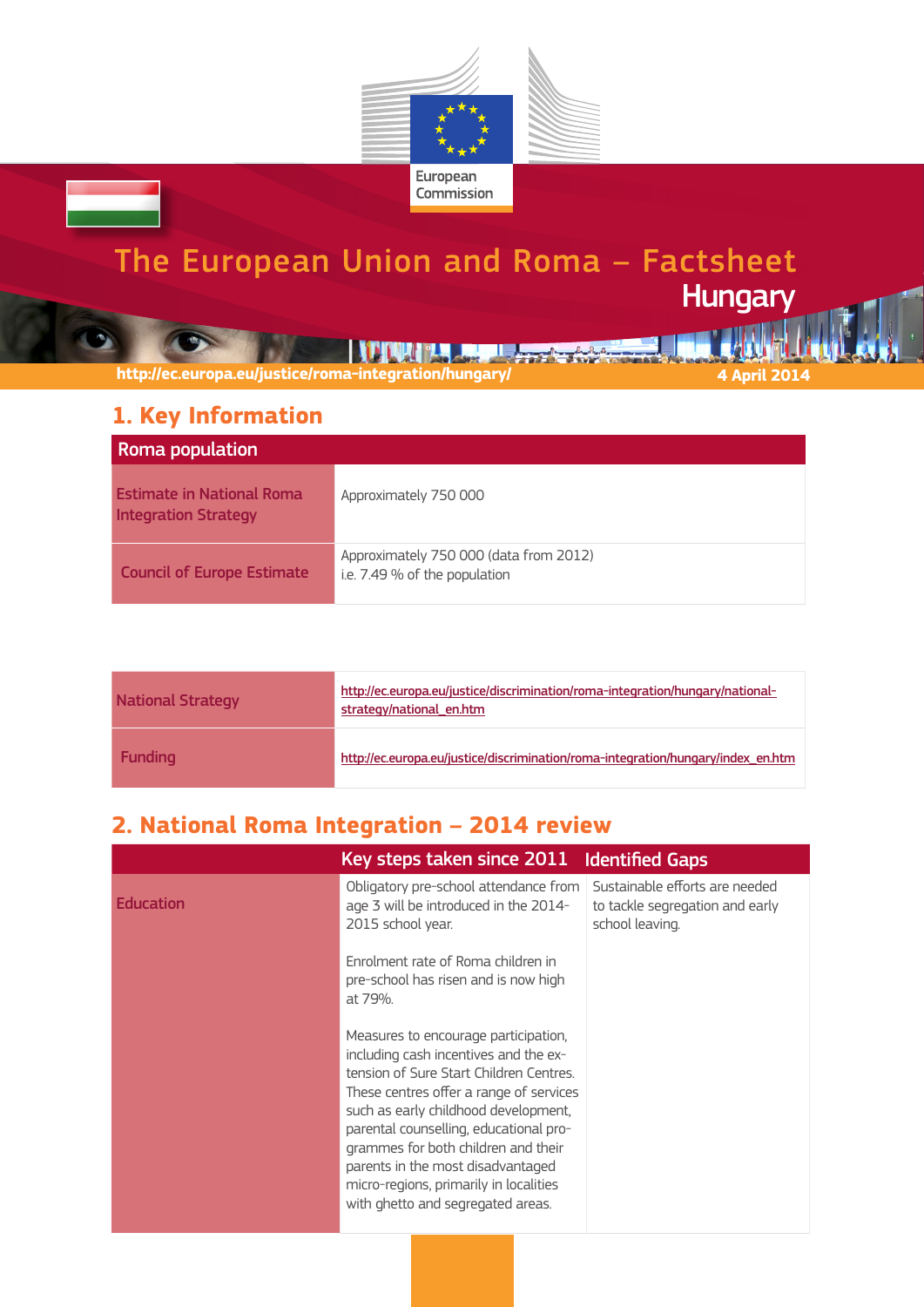| <b>Employment</b>   | Actions aimed at increasing the em-<br>ployability of disadvantaged groups<br>with emphasis on gender.<br>Roma mentors in Public Employment<br>Services.                                                                                                                                                                                                                                | Reinforce continuous and individu-<br>alised support.<br>Tackle discrimination in the labour<br>market.                                                                                                                                                                                                                                                           |
|---------------------|-----------------------------------------------------------------------------------------------------------------------------------------------------------------------------------------------------------------------------------------------------------------------------------------------------------------------------------------------------------------------------------------|-------------------------------------------------------------------------------------------------------------------------------------------------------------------------------------------------------------------------------------------------------------------------------------------------------------------------------------------------------------------|
| <b>Health</b>       | Healthcare measures to reduce in-<br>equalities, including preventive health<br>care.<br>Special focus on early childhood devel-<br>opment (e.g. screening tests) of youth<br>and Roma women.<br>Awareness-rising campaigns among<br>Roma.                                                                                                                                              | Measure the impact of these poli-<br>cies                                                                                                                                                                                                                                                                                                                         |
| <b>Housing</b>      | Systematic approach with the long-<br>term objective of addressing segrega-<br>tion. Cities are now legally required<br>to prepare a Local Equal Opportunity<br>(Desegregation) Plan as a condition for<br>obtaining financial support.<br>European Regional Development Fund<br>(ERDF) supports integrated housing<br>projects for Roma and other marginal-<br>ised communities.       | Work needs to continue on ensur-<br>ing desegregation.                                                                                                                                                                                                                                                                                                            |
| Anti-discrimination | Financial support to municipalities<br>provided under the condition that they<br>observe the principles of equal treat-<br>ment and desegregation.<br>Amendment of the penal law related<br>to violence against the members of<br>ethnic communities.                                                                                                                                   | Enforce anti-discrimination legisla-<br>tion.<br>Fight against<br>anti-Roma rhetoric and hate<br>speech.                                                                                                                                                                                                                                                          |
| <b>Funding</b>      | Roma inclusion has been supported by<br>national and EU funds:<br>· European Regional Development<br>Fund: Housing supported with €12.06<br>million EUR (Operation Programme<br>housing projects)<br>· In the 2007-2013 financial period,<br>Hungary has allocated 8.8 % (~€ 319<br>million) of its total European Social<br>Fund (ESF) budget for integrating<br>disadvantaged people. | Ensure the sufficient allocation<br>of EU Funds, for the 2014-2020<br>programming period.<br>Better coordination between the<br>National Roma Contact Point and<br>the authorities responsible for the<br>management of EU Funds.<br>As of now, Hungary should al-<br>locate at least 20% of its total ESF<br>budget to fighting social exclusion<br>and poverty. |